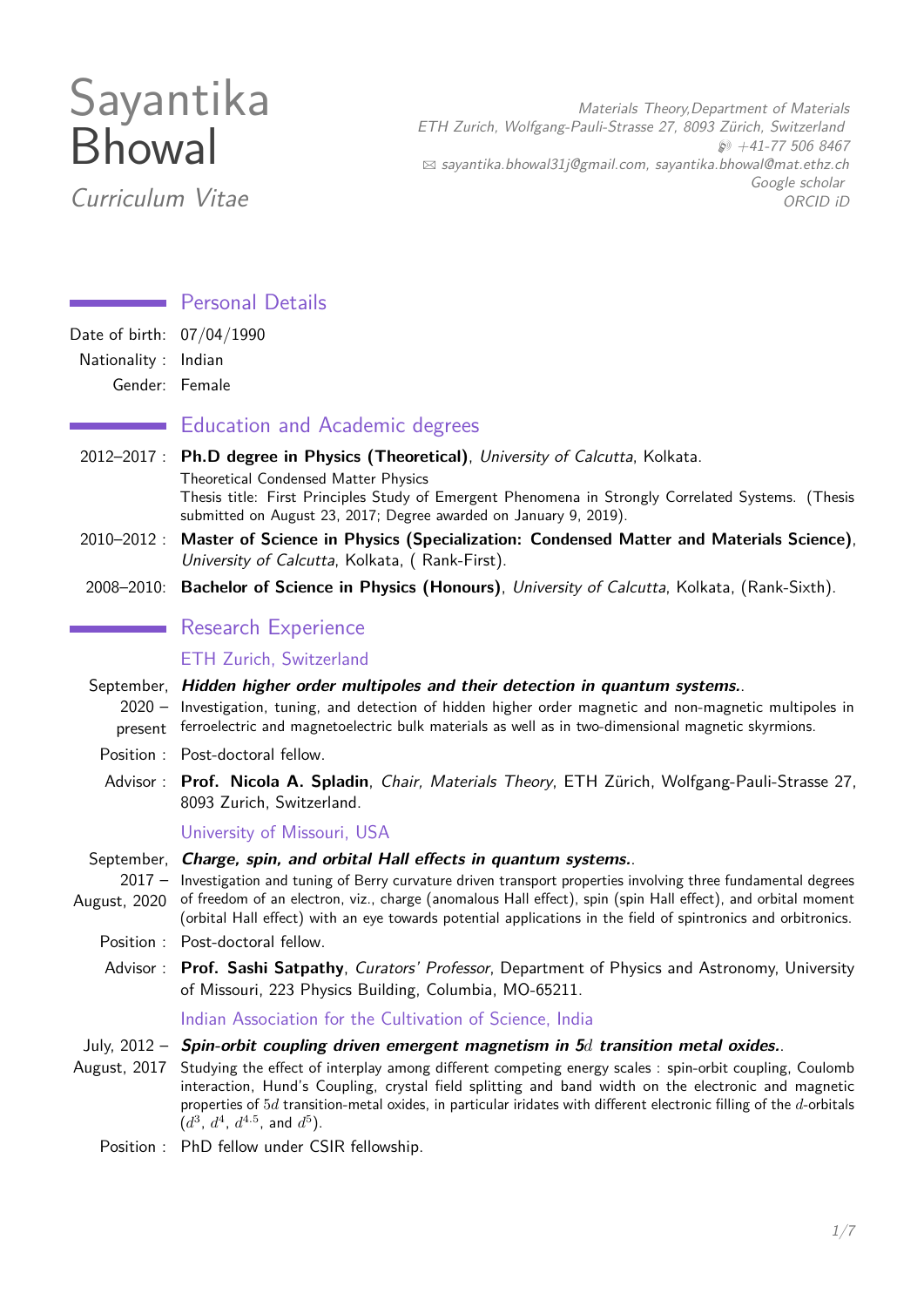Advisor : **[Prof. Indra Dasgupta](http://iacs.res.in/faculty-profile.html?id=76)**, Senior Professor, Department of Solid State Physics, Indian Association for the Cultivation of Science, Jadavpur, Kolkata-032.

**Wisiting positions** 

Institute of Theoretical Physics, TU Bergakademie Freiberg, Germany

- Duration: September, 2016 October, 2016
- Position : Visiting fellow under the project Electronic Structure and Transport in Functional Nano-materials funded by DST-DAAD.
	- Group : **[Prof. Jens Kortus](https://tu-freiberg.de/fakult2/thph/jens-kortus)**, Professor, Institute for Theoretical Physics, TU Bergakademie Freiberg, Germany.

#### Leibniz Institute for Solid State and Materials Research, Germany

- Duration: 13th October, 2016
- Position : Visiting the group of Prof. Jeroen van den Brink
	- Group : **[Prof. Jeroen van den Brink](https://www.ifw-dresden.de/ifw-institutes/itf/home/prof-dr-jeroen-van-den-brink)**, Institute Director, Institute for Theoretical Solid State Physics, Leibniz Institute for Solid State and Materials Research, Dresden, Germany.

## **Research interests**

My research interests focus on the investigation of electronic, magnetic, magnetoelectric, ferroelectric, and Hall transport properties of quantum materials. I am curious to search for hidden entangled order in real materials, leading to diverse quantum phenomena that range from various cross-couplings (such as magnetoelectric effect, piezomagnetic effect, etc.) of strongly correlated systems to the geometric properties of Bloch bands, such as Berry curvature dipole, intriguing momentum space spin texture, which are at the heart of spintronics. Another, complementary area of my current research is in the various Berry curvature-related phenomena, including the anomalous, spin, and orbital Hall effects, with a special emphasis on orbital magnetization in quantum systems and its possible application in the emerging field of orbitronics. I use both *ab*-*initio* first-principles techniques as well as model Hamiltonian-based analytical and numerical approaches for my research. The outcome of my research is of interest to the people working in the field of strong correlation, ferroelectrics, magnetoelectrics, orbironics, spintronics, topological effects, magnetic skyrmions, and strong spin-orbit coupled systems.

## Selected Publications

- 2022 **Sayantika Bhowal**, Stephen P. Collins, and Nicola A. Spaldin. Hidden *k*-space magnetoelectric multipoles in nonmagnetic ferroelectrics. **Phys. Rev. Lett.**, volume 128, page 116402. American Physical Society, Mar 2022, **( Impact Factor:9.161 )**.
- 2021 **Sayantika Bhowal** and Giovanni Vignale. Orbital hall effect as an alternative to valley hall effect in gapped graphene. **Phys. Rev. B (Editors' suggestion)**, volume 103, page 195309, 2021, **( Impact Factor:4.036 )**.
- 2020 **Sayantika Bhowal** and S. Satpathy. Intrinsic orbital moment and prediction of a large orbital hall effect in two-dimensional transition metal dichalcogenides. **Phys. Rev. B (Rapid Comm.)**, volume 101, page 121112, 2020, **( Impact Factor:5.1 )**.
- 2019 **Sayantika Bhowal** and Sashi Satpathy. Electric field tuning of the anomalous hall effect at oxide interfaces. **npj Computational Materials**, volume 5, page 61, 2019, **( Impact Factor:13.2 )**.
- 2019 A. Nag, **Sayantika Bhowal**, M. Moretti Sala, A. Efimenko, I. Dasgupta, and Sugata Ray. Hopping-induced ground-state magnetism in 6*h* perovskite iridates. **Phys. Rev. Lett.**, volume 123, page 017201, 2019, **( Impact Factor:9.161 )**.
- 2015 **Sayantika Bhowal**, Santu Baidya, Indra Dasgupta, and Tanusri Saha-Dasgupta. Breakdown of  $j=0$  nonmagnetic state in  $d^4$  iridate double perovskites: A first-principles study.  $\bm{\mathit{Phys.}}$   $\bm{\mathit{Rev.}}$ **B (Rapid Comm.)**, volume 92, page 121113, 2015, **( Impact Factor:5.1 )**.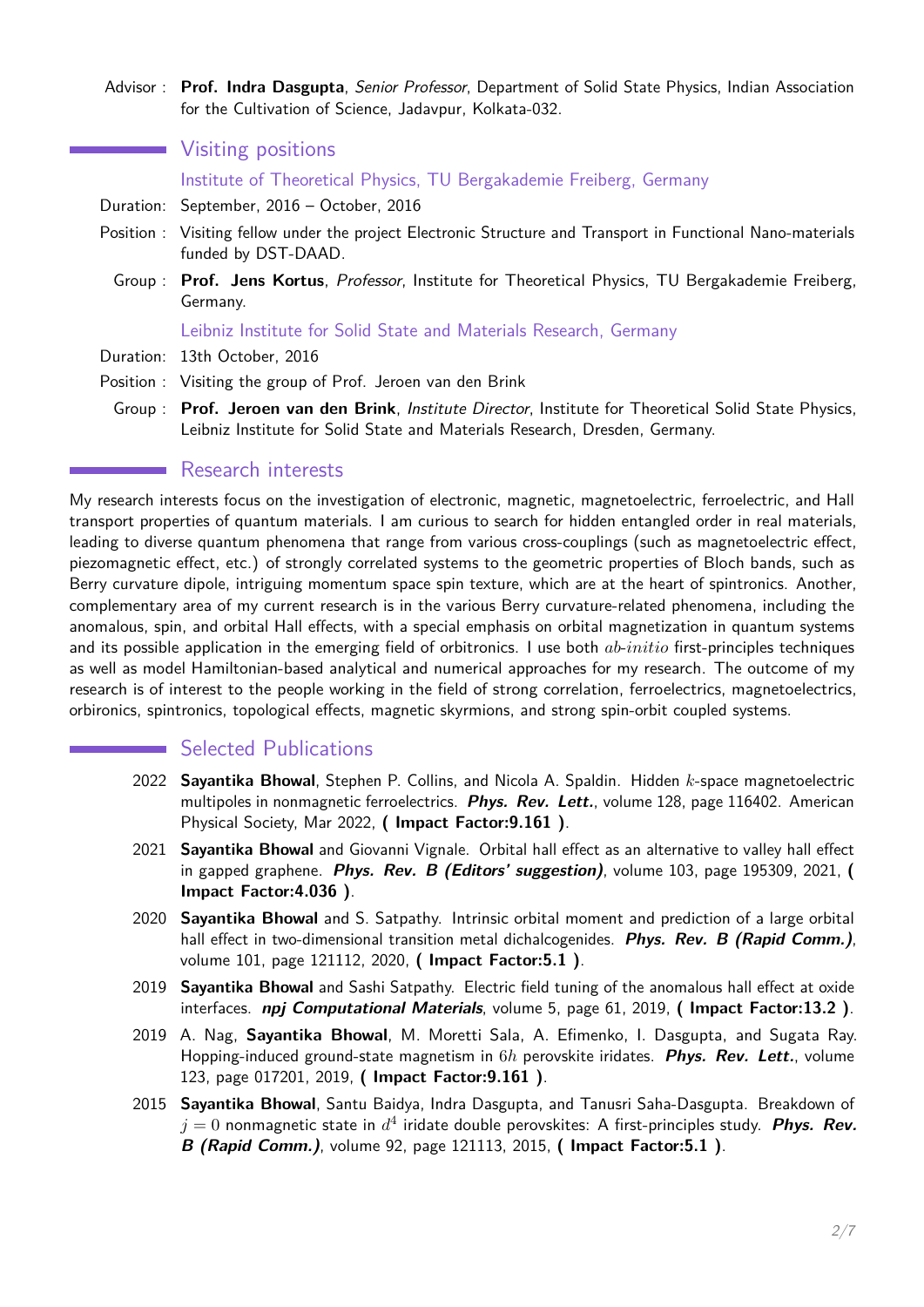#### Research skills

*Ab*-*initio* Plane wave based methods-Vienna ab-initio Simulation Package (VASP) and Quantum Espresso. modeling All electron method-Linear Muffin-Tin Orbital (LMTO-ASA) method, Linearized Augmented tools: Planewave (LAPW) Method as implemented in Elk and Wien2k codes. N*th*-order Muffin-Tin Orbital (NMTO) down-folding technique; Wannier90 code; WannierTools

Development Berry curvature related phenomena-anomalous, orbital and spin Hall effects; Orbital magnetization, of codes to Topological Hall effect. Mean-field study-Hartree-Fock approximation. Two site many-body multimodel: orbital interacting systems -study of spin-orbit excitons. Skyrmion model-study of magnetoelectric multipoles.

Languages Fortran90; Python; Latex

#### **Professional Services**

Referee works for Phys. Rev. Lett.; Phys. Rev. B; Phys. Rev. B (Letters); Phys. Rev. Materials; Phys. Rev. Research; Journal of Physics: Condensed Matter; Communication Physics; Journal of Superconductivity and Novel Magnetism; Advanced Materials; and Advanced Electronic Materials.

### Teaching Assistantship

Spring **Solid State Physics and Chemistry of Materials-II**, ETH Zürich, Platform: Zoom. semester,

2021 :

Spring **Solid State Physics and Chemistry of Materials-II**, ETH Zürich, (In person).

semester,

2022 :

#### Mentoring experience

M. Sc. **Amaresh Dey**, Indian Institute of Technology, Madras, India.

project, 2014:

Project title: **An introductory description to the magnetism**.

### **Fellowships & Recognitions**

- 2016 **Young Physicist award** (second) by Indian Physical Society (IPS).
- 2012 **Gold medal in M. Sc. (Physics)**, University of Calcutta.
- 2012 **CSIR fellowship** for PhD from All India National Eligibility Test, **All India Rank-8.**
- 2012 Qualified All India **Graduate Aptitude Test in Engineering (GATE)**.
- 2011-12 **Sujan Kumar Seal Memorial Scholarship in Physics** in University of Calcutta.
	- 2011 **Sujan Kumar Seal Memorial Studentship in Physics** in University of Calcutta.

### **Full list of publications:**

#### **Published articles**

- 2022 **Sayantika Bhowal**, Stephen P. Collins, and Nicola A. Spaldin. Hidden *k*-space magnetoelectric multipoles in nonmagnetic ferroelectrics. **Phys. Rev. Lett.**, volume 128, page 116402. American Physical Society, Mar 2022.
- 2022 Manjil Das, **Sayantika Bhowal**, Jhuma Sannigrahi, Abhisek Bandyopadhyay, Anupam Banerjee, Giannantonio Cibin, Dmitry Khalyavin, Niladri Banerjee, Devashibhai Adroja, Indra Dasgupta, and Subham Majumdar. Interplay between structural, magnetic, and electronic states in the pyrochlore iridate  $eu_2$ ir<sub>2</sub>o<sub>7</sub>. Phys. Rev. B, volume 105, page 134421. American Physical Society, Apr 2022.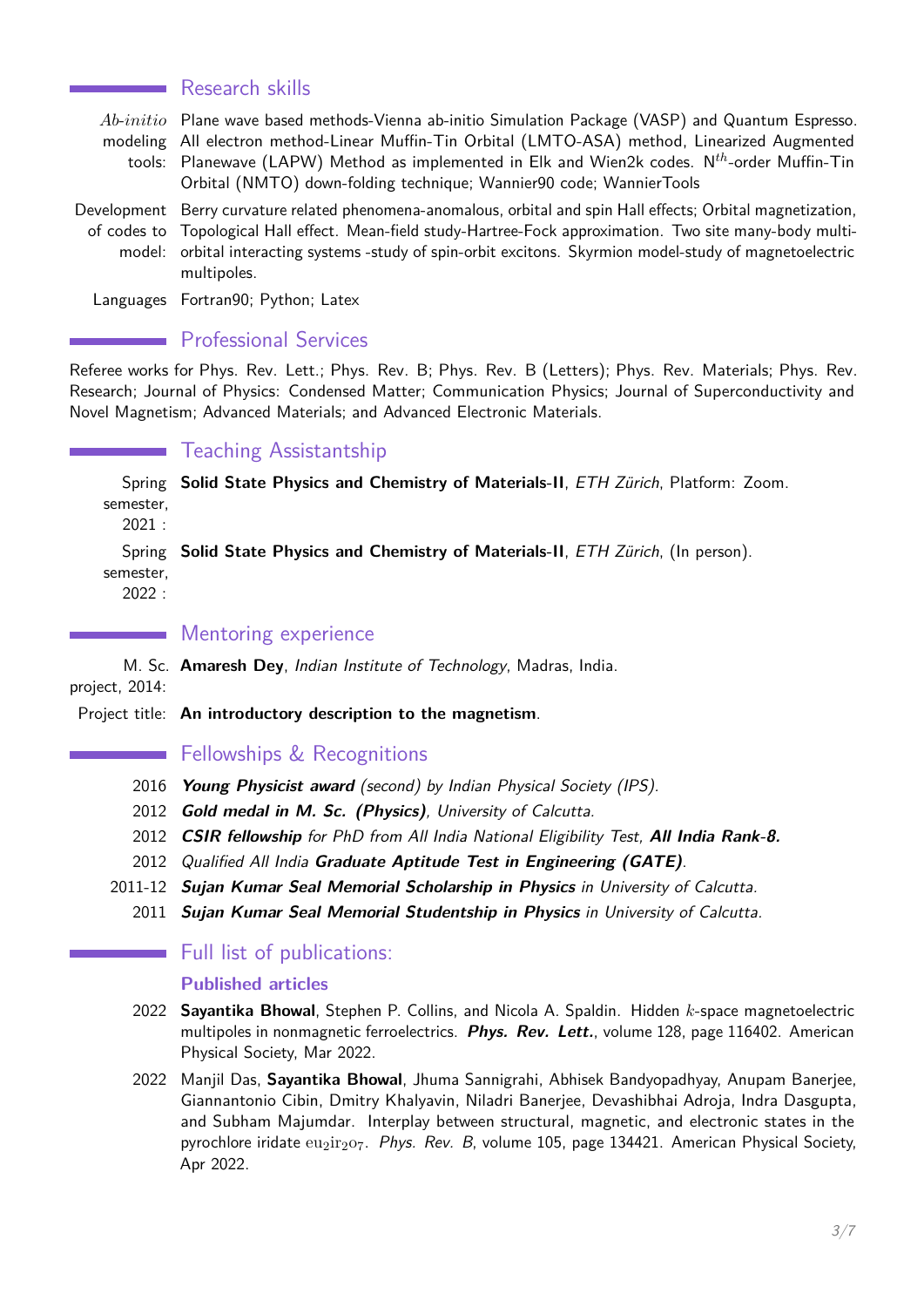- 2022 Abhisek Bandyopadhyay, A. Chakraborty, **Sayantika Bhowal**, Vinod Kumar, M. M. Sala, A. Efimenko, F. Bert, P. K. Biswas, C. Meneghini, N. Büttgen, I. Dasgupta, T. Saha Dasgupta, A. V. Mahajan, and Sugata Ray. Breakdown of atomic spin-orbit coupling picture in an apparently isolated pseudo-one-dimensional iridate:  $\frac{\text{sr}_3 \cdot \text{r}_4}{\text{sr}_4 \cdot \text{r}_5}$  **Phys. Rev. B**, volume 105, page 104431. American Physical Society, Mar 2022.
- 2021 **Sayantika Bhowal** and Giovanni Vignale. Orbital hall effect as an alternative to valley hall effect in gapped graphene. **Phys. Rev. B (Editors' suggestion)**, volume 103, page 195309, 2021.
- 2021 **Sayantika Bhowal**, D O'Neill, M Fechner, NA Spaldin, U Staub, J Duffy, and SP Collins. Anti-symmetric compton scattering in  $LiNiPO<sub>4</sub>$ : Towards a direct probe of the magneto-electric multipole moment. **Open Research Europe**, volume 1, 2021.
- 2021 **Sayantika Bhowal** and Indra Dasgupta. Spin–orbit effects in pentavalent iridates: models and materials. **J. Phys.: Condens. Matter (Topical Review)**, volume 33, page 453001, 2021.
- 2021 **Sayantika Bhowal** and Nicola A. Spaldin. Revealing hidden magnetoelectric multipoles using compton scattering. **Phys. Rev. Research**, volume 3, page 033185, 2021.
- 2021 Pratik Sahu, **Sayantika Bhowal**, and S. Satpathy. Effect of the inversion symmetry breaking on the orbital hall effect: A model study. **Phys. Rev. B**, volume 103, page 085113, 2021.
- 2020 **Sayantika Bhowal**, S. Satpathy, and P. Sahu. Magnetic Skyrmions in Condensed Matter Physics. **Student Journal of Physics**, volume 8, pages 41–56, 2020.
- 2020 **Sayantika Bhowal** and S. Satpathy. Orbital gyrotropic magnetoelectric effect and its strain engineering in monolayer Nb*X*2. **Phys. Rev. B (Rapid Comm.)**, volume 102, page 201403, 2020.
- 2020 **Sayantika Bhowal** and S. Satpathy. Intrinsic orbital moment and prediction of a large orbital hall effect in two-dimensional transition metal dichalcogenides. **Phys. Rev. B (Rapid Comm.)**, volume 101, page 121112, 2020.
- 2020 **Sayantika Bhowal** and S. Satpathy. Intrinsic orbital and spin hall effects in monolayer transition metal dichalcogenides. **Phys. Rev. B** , volume 102, page 035409, 2020.
- 2020 **Sayantika Bhowal** and Indra Dasgupta. Interplay of covalency, non-cubic crystal field, and spin-orbit coupling: A comparative study of  $\sf d^5,\sf d^4$ , and  $\sf d^3$  double perovskite iridates  $\sf Sr_2MIrO_6$ (M =Ce, Sc, Ca). **J. Magn. Magn. Mater.**, volume 507, page 166827, 2020.
- 2020 Shreemoyee Ganguly and **Sayantika Bhowal**. Study of nontrivial magnetism in 3*d*−5*d* transition metal based double perovskites. **Phys. Rev. B**, volume 101, page 085104, 2020.
- 2019 **Sayantika Bhowal** and Sashi Satpathy. Electric field tuning of the anomalous hall effect at oxide interfaces. **npj Computational Materials**, volume 5, page 61, 2019.
- 2019 **Sayantika Bhowal** and S. Satpathy. Electronic structure and anomalous hall effect in the ferromagnetic 3*d* − 5*d* superlattice SrMnO3/SrIrO3. **Phys. Rev. B**, volume 99, page 245145, 2019.
- 2019 **Sayantika Bhowal** and S. Satpathy. Dirac nodal lines and large spin hall effect in the 6*H*perovskite iridate Ba<sub>3</sub>Tilr<sub>2</sub>O<sub>9</sub>. **Phys. Rev. B**, volume 100, page 115101, 2019.
- 2019 **Sayantika Bhowal**, Shreemoyee Ganguly, and Indra Dasgupta. Spin–orbit coupling driven novel magnetism in d<sup>5</sup> 6H-perovskite iridates Ba<sub>3</sub>IrTi<sub>2</sub>O<sub>9</sub> and Ba<sub>3</sub>Tilr<sub>2</sub>O<sub>9</sub>. J. Phys.: Condens. **Matter**, volume 31, page 185802, 2019.
- 2019 A. Nag, **Sayantika Bhowal**, M. Moretti Sala, A. Efimenko, I. Dasgupta, and Sugata Ray. Hopping-induced ground-state magnetism in 6*h* perovskite iridates. **Phys. Rev. Lett.**, volume 123, page 017201, 2019.
- 2018 **Sayantika Bhowal** and Sashi Satpathy. Emergent magnetism at the 3*d* − 5*d* interface: SrMnO3/SrIrO3. **AIP Conference Proceedings**, volume 2005, page 020007, 2018.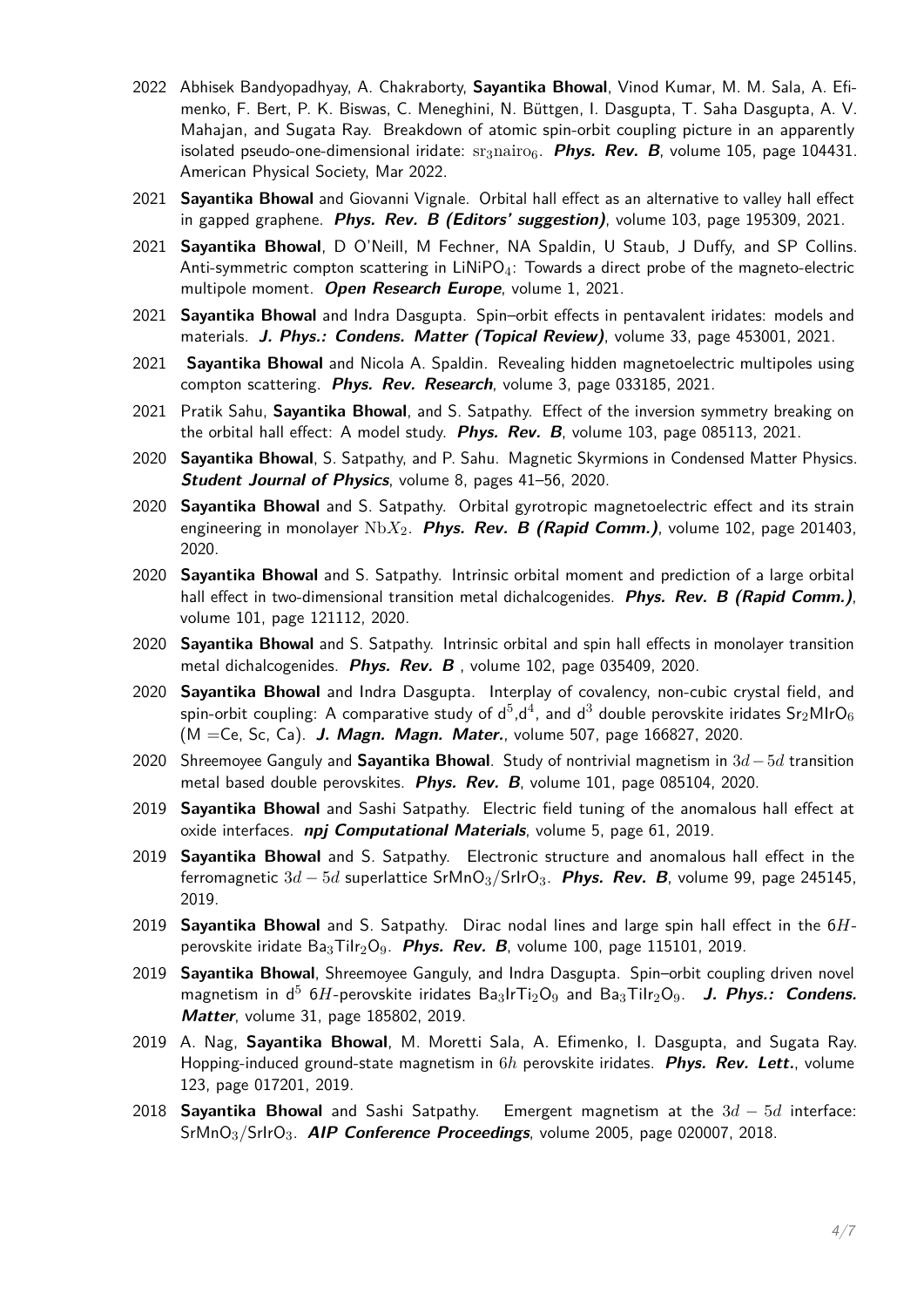- 2018 **Sayantika Bhowal**, Subham Majumdar, and Indra Dasgupta. Study of magnetic and multiferroic properties of *α*-copper pyrovanadate. **AIP Conference Proceedings**, volume 2005, page 020008, 2018.
- 2018 **Sayantika Bhowal**, Jamshid Moradi Kurdestany, and Sashi Satpathy. Stability of the antiferromagnetic state in the electron doped iridates. **J. Phys.: Condens. Matter**, volume 30, page 235601. IOP Publishing, 2018.
- 2018 **Sayantika Bhowal** and I. Dasgupta. Covalency and spin-orbit coupling driven magnetism in the double-perovskite iridates  $Sr_2MIrO_6$  (M= Ca, Mg). **Phys. Rev. B**, volume 97, page 024406, 2018.
- 2018 Abhishek Nag, **Sayantika Bhowal**, Atasi Chakraborty, M. M. Sala, A. Efimenko, F. Bert, P. K. Biswas, A. D. Hillier, M. Itoh, S. D. Kaushik, V. Siruguri, C. Meneghini, I. Dasgupta, and Sugata Ray. Origin of magnetic moments and presence of spin-orbit singlets in Ba<sub>2</sub>YIrO<sub>6</sub>. Phys. Rev. **B**, volume 98, page 014431, 2018.
- 2018 Abhishek Nag, **Sayantika Bhowal**, F. Bert, A. D. Hillier, M. Itoh, Ilaria Carlomagno, C. Meneghini, T. Sarkar, R. Mathieu, I. Dasgupta, and Sugata Ray.  $Ba_3MIr_2O_9$  hexagonal perovskites in the light of spin-orbit coupling and local structural distortions. **Phys. Rev. B**, volume 97, page 064408, 2018.
- 2017 **Sayantika Bhowal**, J. Sannigrahi, S. Majumdar, and I. Dasgupta. A comparative study of electronic, structural, and magnetic properties of  $\alpha$ -,  $\beta$ -, and  $\gamma$ - Cu<sub>2</sub>V<sub>2</sub>O<sub>7</sub>. **Phys. Rev. B**, volume 95, page 075110, 2017.
- 2016 Abhishek Nag, S. Middey, **Sayantika Bhowal**, S. K. Panda, Roland Mathieu, J. C. Orain, F. Bert, P. Mendels, P. G. Freeman, M. Mansson, H. M. Ronnow, M. Telling, P. K. Biswas, D. Sheptyakov, S. D. Kaushik, Vasudeva Siruguri, Carlo Meneghini, D. D. Sarma, Indra Dasgupta, and Sugata Ray. Origin of the spin-orbital liquid state in a nearly  $j = 0$  iridate Ba<sub>3</sub>ZnIr<sub>2</sub>O<sub>9</sub>. **Phys. Rev. Lett.**, volume 116, page 097205, 2016.
- 2016 A. Banerjee, J. Sannigrahi, **Sayantika Bhowal**, I. Dasgupta, S. Majumdar, H. C. Walker, A. Bhattacharyya, and D. T. Adroja. Spin wave excitations in the pyrovanadate  $\alpha$ -Cu<sub>2</sub>V<sub>2</sub>O<sub>7</sub>. **Phys. Rev. B**, volume 94, page 144426, 2016.
- 2015 **Sayantika Bhowal**, Santu Baidya, Indra Dasgupta, and Tanusri Saha-Dasgupta. Breakdown of  $j=0$  nonmagnetic state in  $d^4$  iridate double perovskites: A first-principles study.  $\bm{\mathit{Phys.}}$   $\bm{\mathit{Rev.}}$ **B (Rapid Comm.)**, volume 92, page 121113, 2015.
- 2015 J. Sannigrahi, **Sayantika Bhowal**, S. Giri, S. Majumdar, and I. Dasgupta. Exchange-striction induced giant ferroelectric polarization in copper-based multiferroic material  $\alpha$ -Cu<sub>2</sub>V<sub>2</sub>O<sub>7</sub>. **Phys. Rev. B**, volume 91, page 220407, 2015.
- 2015 S. K. Panda, **Sayantika Bhowal**, Ying Li, S. Ganguly, Roser Valentí, L. Nordström, and I. Dasgupta. Electronic structure and spin-orbit driven magnetism in  $d^{4.5}$  insulator Ba $_3$ YIr $_2$ O $_9$ . **Phys. Rev. B**, volume 92, page 180403, 2015.
- 2014 S. K. Panda, **Sayantika Bhowal**, A. Delin, O. Eriksson, and I. Dasgupta. Effect of spin orbit coupling and hubbard  $u$  on the electronic structure of  $I_1 \cdot O_2$ . **Phys. Rev. B**, volume 89, page 155102, 2014.
- 2014 B. Koteswararao, R. Kumar, P. Khuntia, **Sayantika Bhowal**, S. K. Panda, M. R. Rahman, A. V. Mahajan, I. Dasgupta, M. Baenitz, Kee Hoon Kim, and F. C. Chou. Magnetic properties and heat capacity of the three-dimensional frustrated  $s=\frac{1}{2}$  $\frac{1}{2}$  antiferromagnet PbCuTe $_2$ O<sub>6</sub>. **Phys. Rev. B**, volume 90, page 035141, 2014.

#### **Communicated articles**

2022 **Sayantika Bhowal** and Nicola A. Spaldin. Magnetoelectric classification of skyrmions. accepted in **Phys. Rev. Lett.**, 2022. arXiv:2201.01667.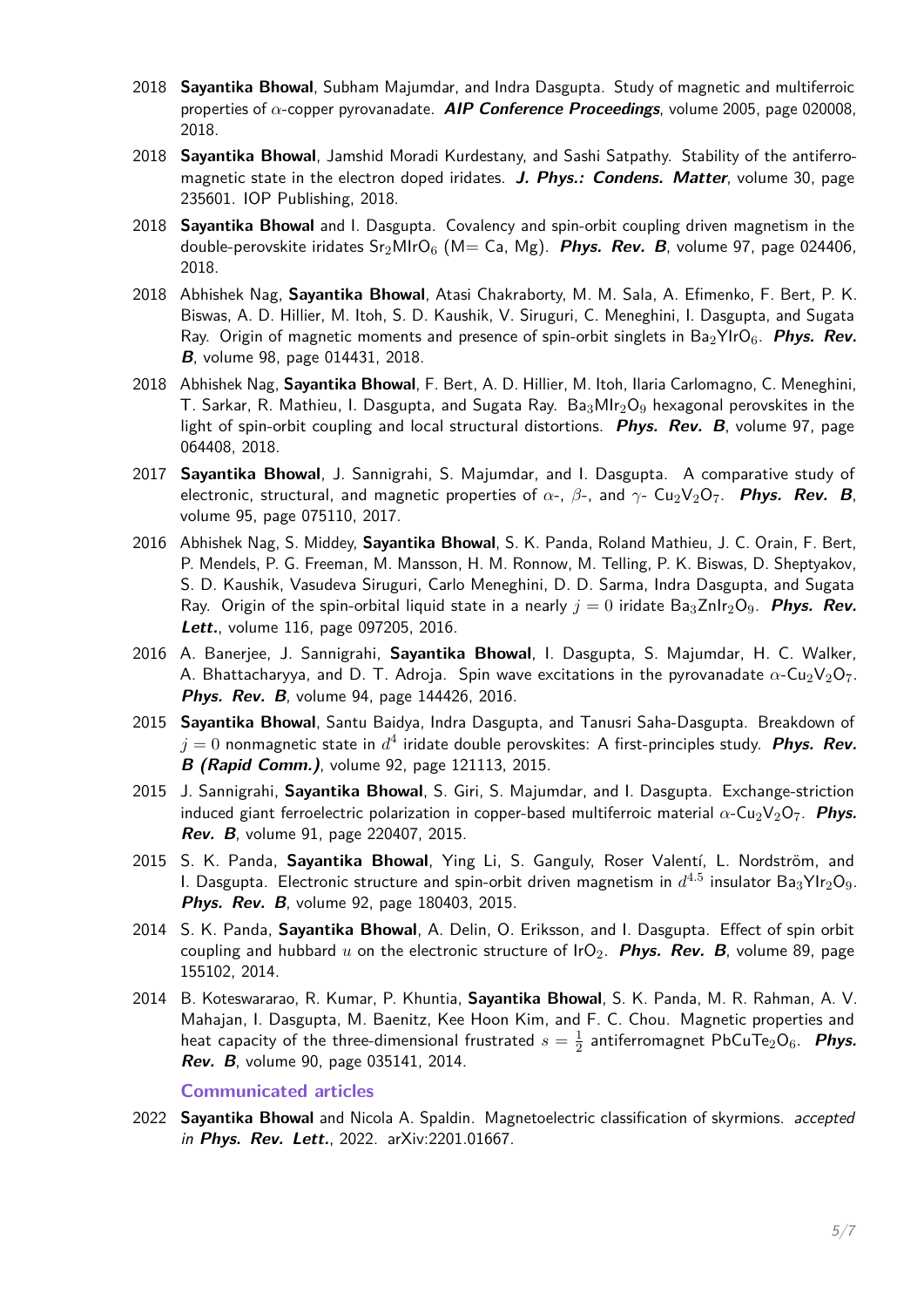- 2022 T. P. Cysne, **Sayantika Bhowal**, G. Vignale, and T. G. Rappoport. Orbital hall effect in bilayer transition metal dichalcogenides: From the intra-atomic approximation to the orbital magnetic moment approach. accepted in **Phys. Rev. B**, 2022. arXiv:2201.03491.
- 2021 A. Bandyopadhyay, A. Chakraborty, **Sayantika Bhowal**, V. Kumar, M. M. Sala, A. Efimenko, F. Bert, P. K. Biswas, C. Meneghini, N. Büttgen, I. Dasgupta, T. Saha Dasgupta, A. V. Mahajan, and S. Ray.  $\,\mathsf{S}r_3$ Lilr $\mathsf{O}_6$ : potential quantum spin liquid candidate in the one dimensional  $d^4$  iridate family. 2021. arXiv:2111.00925.

#### Invited talks

- March, 2021 "Revealing hidden magneto-electric multipoles using Compton scattering", venue: Paul Scherrer Institut, Switzerland (Zoom platform).
	- September, "Spin-orbit driven emergent phases in correlated systems: iridates", venue: Institute of Theoretical 2016 Physics, TU Bergakademie Freiberg, Germany.
		- October, "Spin-orbit driven emergent phases in correlated systems: iridates", venue: Leibniz Institute for 2016 Solid State and Materials Research, Dresden, Germany.

#### Contributed talks, conferences and schools

- <span id="page-5-0"></span>2022 Trends in quantum magnetism; International workshop, Ascona, Switzerland. (Presented poster)
- 2021 QMAT2021, Mumbai: National conference on quantum condensed matter. (Presented Talk)
- 2021 QUOROM-5 virtual conference on the cutting edge of oxide research. (Presented poster)
- 2021 MaNEP: Complex Oxide Heterostructures Mini-Workshop. (Contributed Talk)
- 2021 Condensed Matter Seminar Series HS21, ETH Zurich, Switzerland. (Pitch Talk)
- 2021 QUOROM-4 online workshop on oxide electronics. (Presented poster)
- 2021 ICTP virtual conference on "2D Materials for Spin-Orbitronics (smr 3608)".
- 2021 ICTP virtual conference on "20th International Workshop on Computational Physics and Materials Science: Total Energy and Force Methods (smr 3554)."
- 2019 APS March Meeting 2019 (2019), Boston, USA. (Presented Talk)
- 2018 Theoretical Condensed Matter Physics Principal Investigators' Meeting, Materials Sciences and Engineering Division, Office of Basic Energy Science U. S. Department of Energy (2018), Washington DC, USA. (Presented Poster)
- 2018 APS March Meeting 2018 (2018), Los Angeles, USA.(Presented Talk)
- 2017 Indo-US Bilateral workshop on "Physics and Chemistry of Oxides: Theory meets experiment (PCOTE17)", Kolkata, India. (Presented Poster)
- 2016 ICTP conference on "What about U? Effects of Hubbard Interactions and Hund's Coupling in Solids", Trieste, Italy. (Presented Poster)
- 2016 Autumn School on Correlated Electrons: "Quantum Materials: Experiments and Theory", Forschungszentrum Jülich, Germany. (Presented Poster)
- 2016 Indo-Japan Conference on Emergent phenomena in transition-metal compounds and related materials, Bangalore, India.
- 2015 7th IACS-APCTP-Academy Joint Conference on Emergent Phenomena in Novel Oxide Materials and Low Dimensional Systems, Coorg, India. (Presented Talk)
- 2015 S.N.Bose-JAIST Quantum Monte Carlo School, Kolkata, India.
- 2015 ICTP Workshop on Frustrated Magnetism, JNU, Delhi, India. (Presented poster)
- 2014 ICTP School on Materials Simulation Theory and Numerics, IISER Pune, Pune, India. (Presented Poster)